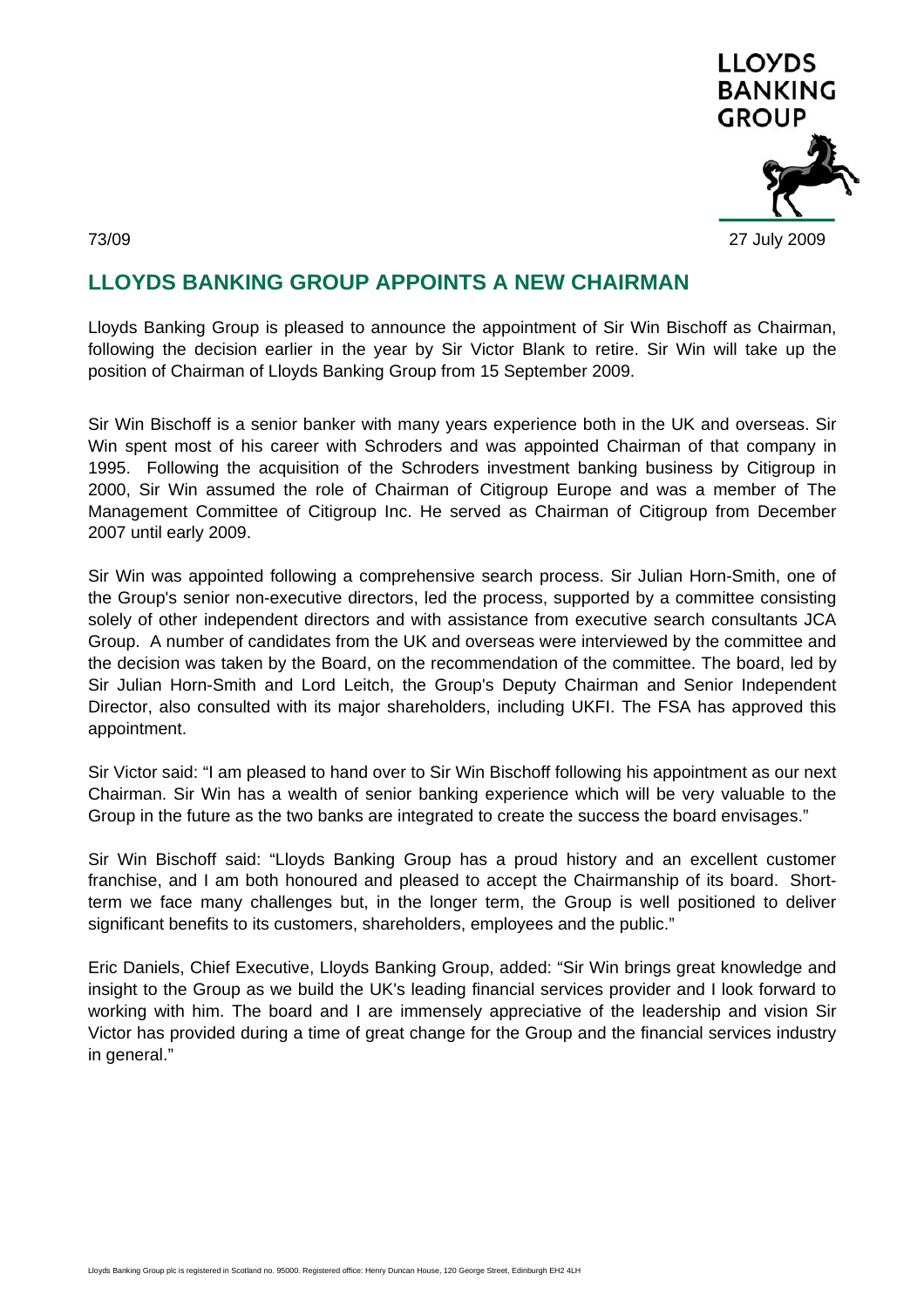For further information:

| <b>Media Relations</b><br>Shane O'Riordain<br><b>Group Communications Director</b><br>Email: shane.o'riordain@lloydsbanking.com | +44 (0) 20 7356 1849 |
|---------------------------------------------------------------------------------------------------------------------------------|----------------------|
| <b>Investor Relations</b><br>Michael Oliver<br>Director of Investor Relations<br>Email: michael.oliver@Itsb-finance.co.uk       | +44 (0) 20 7356 2167 |
| Douglas Radcliffe<br>Senior Manager, Investor Relations<br>Email: douglas.radcliffe@ltsb-finance.co.uk                          | +44 (0) 20 7356 1571 |

## **FORWARD LOOKING STATEMENTS**

This announcement contains forward looking statements with respect to the business, strategy and plans of the Lloyds Banking Group, its current goals and expectations relating to its future financial condition and performance. By their nature, forward looking statements involve risk and uncertainty because they relate to events and depend on circumstances that will occur in the future. The Group's actual future results may differ materially from the results expressed or implied in these forward looking statements as a result of a variety of factors, including UK domestic and global economic and business conditions, the ability to derive cost savings and other benefits as well as to mitigate exposures from the acquisition and integration of HBOS, risks concerning borrower quality, market related trends and developments, changing demographic trends, changes in customer preferences, changes to regulation, the policies and actions of governmental and regulatory authorities in the UK or jurisdictions outside the UK, including other European countries and the US, exposure to regulatory scrutiny, legal proceedings or complaints, competition and other factors. Please refer to the latest Annual Report on Form 20-F filed with the US Securities and Exchange Commission for a discussion of such factors. The forward looking statements contained in this announcement are made as at the date of this announcement, and the Group undertakes no obligation to update any of its forward looking statements.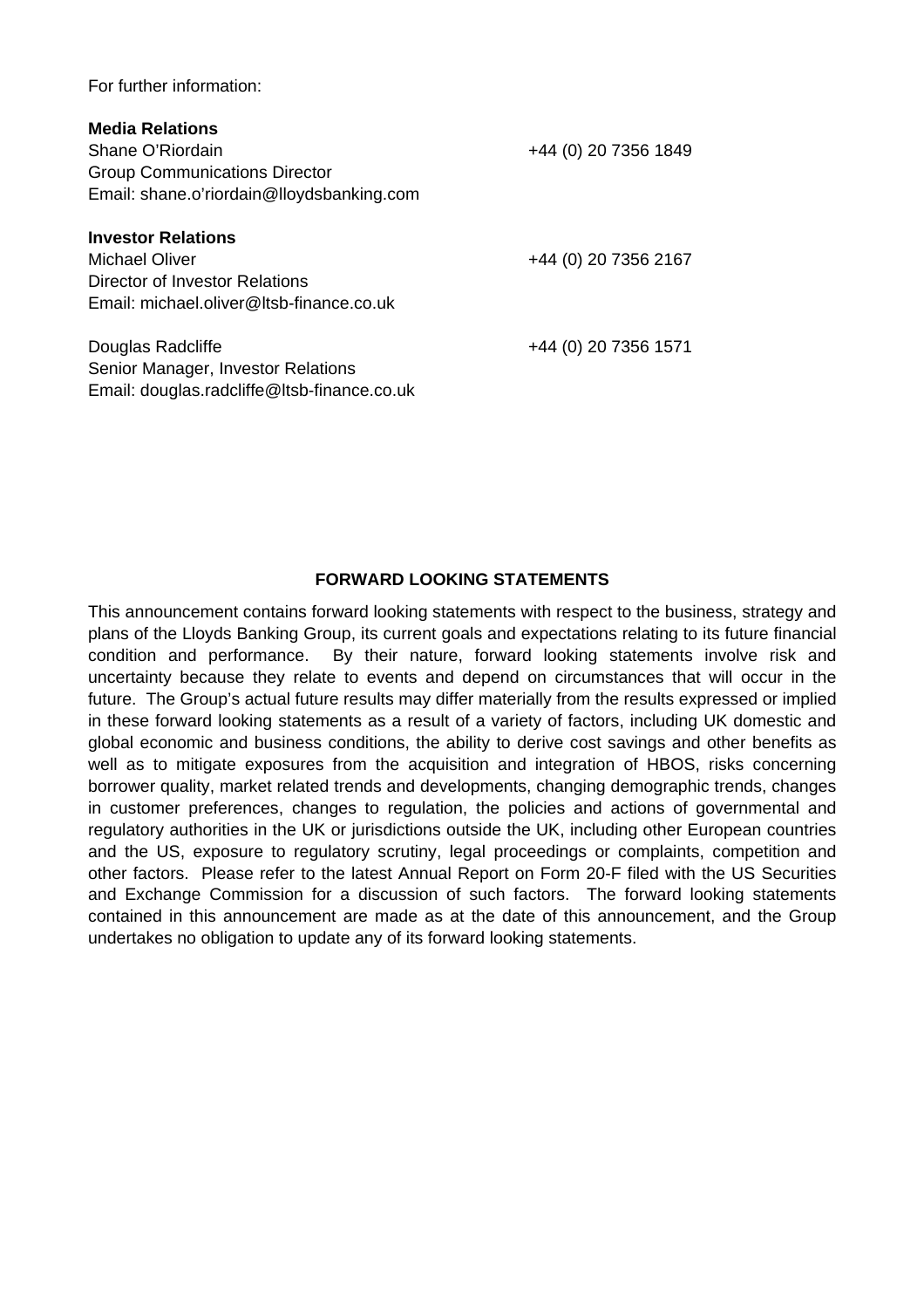## **Notes and Biographical details**

To comply with paragraph LR 9.6.13R of the UK Listing Authority listing rules, the company confirms that:

- Sir Win Bischoff is a director of Prudential plc, The McGraw-Hill companies and Eli Lilly and a former director of Citigroup Inc, Land Securities Group plc and Akbank AS.
- there are no matters required by paragraphs LR  $9.6.13R$  (2) to (6) of the listing rules to be disclosed in relation to him.

## **Remuneration arrangements for Sir Win Bischoff**

Sir Win Bischoff will receive an annual fee of £700,000. He will not be eligible to participate in any of the Group's incentive arrangements, including the long term incentive plan.

## **Sir Win Bischoff**

After an early education in Cologne and Dusseldorf, Germany, Sir Win moved to South Africa in 1955 and obtained a Bachelor of Commerce degree at the University of the Witwatersrand in Johannesburg.

Sir Win's professional career began in Chase Manhattan Bank's International Department in 1962. Sir Win joined J. Henry Schroder & Co's Finance Division in 1966 and in 1971 became Managing Director of Schroders Asia Ltd in Hong Kong.

Sir Win became Group Chief Executive of Schroders plc in December 1984 and Chairman of Schroders plc in May 1995. Following the acquisition of Schroders' investment banking business by Citigroup in 2000, Sir Win assumed the role of Chairman of Citigroup Europe and was a member of The Operating Committee of Citigroup Inc. Sir Win served as acting Chief Executive Officer of Citigroup in November and December 2007 and was Chairman of Citigroup from December 2007 until February 2009.

Sir Win was awarded a knighthood for services to banking in the New Year Honours list in 2000, a Doctorate in Science, Honoris Causa, from City University in May 2000 and, in June 2001, was made a Johnson Honorary Fellow of St Anne's College, Oxford. Sir Win became Chairman of the UK Career Academy Foundation (2000-present) and was a Trustee of the Royal House Opera Covent Garden (2000-03). He was awarded the "Freedom of the City of London" in February 2001. Sir Win will step down from the board of Prudential plc following his appointment as Chairman.

## **Sir Victor Blank**

Sir Victor joined the Board of Lloyds TSB in 2006 and became Chairman in May of that year.

Sir Victor's distinguished career encompasses 12½ years as a Partner of Clifford-Turner (now Clifford Chance), 17½ years as Managing Director, Chief Executive and Chairman of Charterhouse (including 8 years on the Board or the Royal Bank of Scotland), Chairman of Trinity Mirror and Chairman of GUS (now comprising Home Retail Group, Burberry and Experian).

Sir Victor was knighted for services to the Financial Industry in the New Years Honours List in 1999. Last year, he was appointed a Business Ambassador by the Prime Minister to work with the UK Government to promote UK's excellence internationally to highlight trade and investment opportunities. He is a Senior Advisor to Texas Pacific Group. He also chairs two charities, Wellbeing of Women and UJS Hillel.